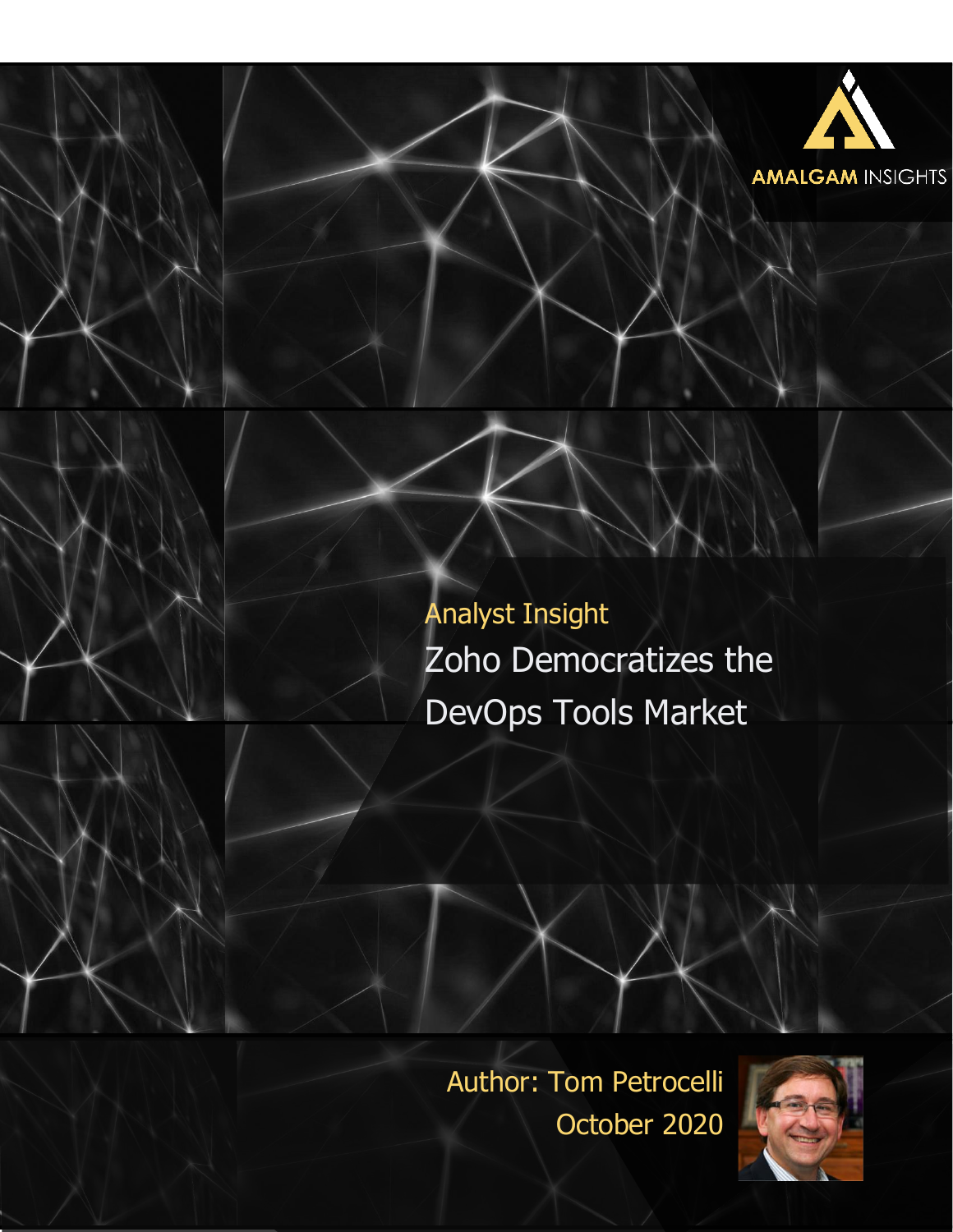# **AMALGAM INSIGHTS**

Analyst Insight Zoho Democratizes the DevOps Tools Market

## EXECUTIVE SUMMARY

#### **Key Stakeholders:**

CIO, VP of IT, SME (Small and Medium Enterprise) IT directors and managers, IT Business Management directors and managers, DevOps professionals, Business Domain Experts, Software Developers, IT Operations

#### **Why It Matters:**

As the DevOps market heats up, there is a need for more user friendly and cost conscience tools. Small and Mediumsized Enterprises, especially those with companies with development and operations teams that are comprised of less than 50 people, have traditionally been priced out of the market for software developer tools. These companies need to support more personnel than free tools typically allow, but their budgets don't support enterprise DevOps tools or they are forced to use tools that are not designed for professional developers.

#### **Top Takeaway:**

Zoho has entered the market for Agile and DevOps tools with a set of tools that appeal to organizations who want feature parity with existing enterprise DevOps tools at a value-based price point. The Zoho tools are priced lower than rivals in the market, offer a range of products, and are easy to provision and manage. This is a boon for small teams and SME organizations when budgets cannot support existing offerings from vendors currently in the market.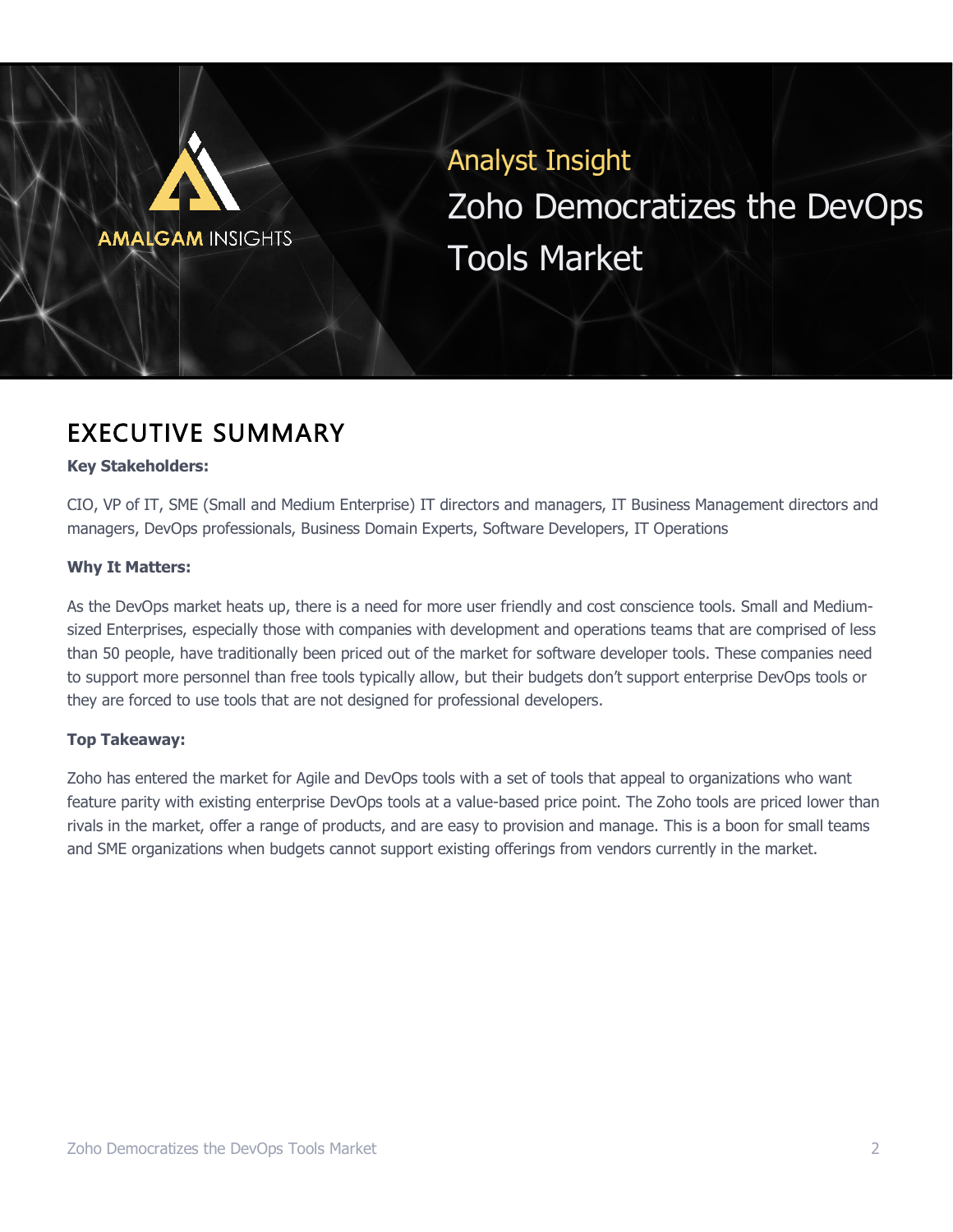

## MARKET CONTEXT

The current market for developers and operations, or DevOps<sup>i</sup>, tools, including tools for Agile<sup>ii</sup> development, has become increasingly dynamic for two reasons. One, organizations look to IT to both automate business processes and boost interactions with customers. To do that, IT has to move at the pace of business change while driving business change. IT is also expected to provide insights into internal and external factors affecting organizations including customer behavior, efficacy of marketing and sales efforts, and internal processes that drive business.

Combined, these two factors create a more dynamic and faster paced IT environment that expects higher development velocity with much fewer errors and downtime episodes. These expectations are, in turn, driving adoption of Agile development methodologies, DevOps team structures, and new tools to support both.

From a tools perspective DevOps teams have three major needs:

- **Plan and Manage Projects.** In the past, project management was a discipline that operated outside core development. IT employed specialized project managers to keep projects on track and report progress upward. Even if professional project managers were not in place  $-$  in small organizations for example  $$ managers were tasked with project management. The adoption of Agile has changed that scenario as everyone in a team is expected to participate in project planning and management. DevOps team members now need tools to provide visibility into projects and to communicate status to others.
- **Write and Collaborate Over Code.** Obviously, developers write code. Writing code, however, is not as simple typing a computer language into a text editor. Instead, developers need to be able to prototype user interfaces, integrate system components, manage APIs, and, especially, collaborate with other developers. In addition, DevOps teams have to write code for CI/CD<sup>iii</sup> (Continuous Integration and Continuous Delivery), IaC<sup>iv</sup> (Infrastructure as Code), and platform configuration such as for Kubernetes<sup>y</sup>. Skills that used to be primarily developer-centric are now necessary across the DevOps team. No developer or operations professional works in a vacuum; Making tools that help them to communicate and share ideas essential. A text editor or IDE<sup>vi</sup> is no longer enough.
- **Deploy Easily to A Multitude of Environments.** DevOps teams are responsible for the deployment of code from the moment the code is committed until deployment to various production environments. Team members play a role in developing and managing these DevOps pipelines. Tools to automate these processes save time and effort across the DevOps team.

Overall, DevOps teams have influence over development, operations, and platforms, as well as their traditional role of writing code or maintaining systems. This is driving a change in the tools that they need to be successful and creating openings in the market for new vendors to supply them.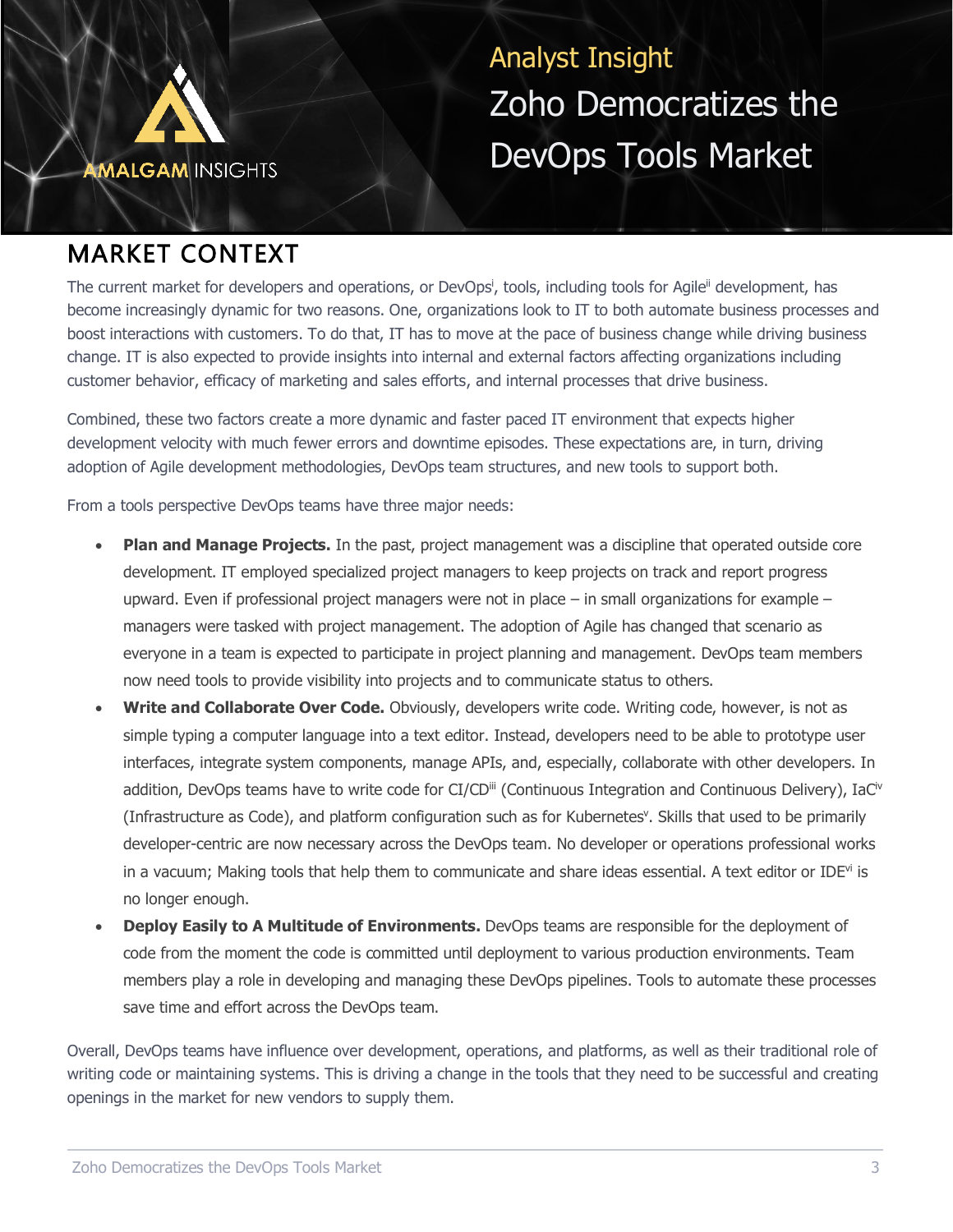![](_page_3_Picture_0.jpeg)

#### THE EMERGING MARKET FOR DEVOPS TOOLS

It's easy to look at the plethora of companies in the DevOps tools market and think that it is already too crowded. Yet new companies are constantly entering this market. Why? The simple answer is that demand is still increasing. There is a clear transition from traditional n-tier applications<sup>vii</sup> to distributed microservices<sup>viii</sup> but most organizations have yet to fully embrace it. That transition will require new tools and new methodologies.

Businesses expect greater development velocity to meet their needs. This increase in velocity requires new tools that can help develop and deploy code much more quickly. Even as velocity increases, the appetite for downtime and errors has decreased. Most business cannot accept the negative effects on brand and revenue that accompany major system failures. This has created a need for tools that accelerate any type of development while increasing resiliency and reducing human error. Finally, the market for DevOps tools is still nascent. Many vendors are new and large vendors are just entering into this market. Without a dominant market driver, IT professionals still have the luxury of choosing tools that fit their specifications in terms of size of the enterprise, type of industry, and level of expertise.

#### SME DEVOPS TOOLS

A good example of the current market opportunity is seen in the SME<sup>IX</sup> (Small-to-Medium Enterprise) segment for developer and DevOps tools. Most DevOps tools have been designed for large enterprise. Many DevOps toolchains require significant configuration and extensive programming in order create meaningful environments. It is not uncommon to find large enterprises deploying specialized platforms and DevOps teams to build out and maintain the development and deployment toolchains. For a large enterprise with an extensive portfolio of software that is being constantly updated and deployed, this makes sense. They can afford the human and software resources that accommodate the scale of their enterprises. SMEs cannot afford conventional enterprise DevOps solutions. Even if they could, it would be a waste of resources.

While SME needs are just as robust as those of a typical large enterprise, they typically lack the scale necessary to take full advantage of enterprise DevOps tools and services. This is a hole in the market that begs to be filled.

## THE COST OF DEVOPS TOOLS

Another problem with DevOps tools is the cost. Many organizations are still creating DIY solutions from multiple vendors. Not only is this complex, it is costly with project management, Agile, CI/CD, artifact repositories<sup>x</sup>, cloud services, and collaboration tools each charging their own fees. In addition, there are user enablement tools such as no code/low code options for business users and for developer prototyping. Add to that the cost of the private or public cloud services that the code will run on and a full DevOps and application stack is outside the range of many SME customers.

The irony of the situation is that Agile, DevOps, and Cloud were all supposed to reduce costs, among other goals. It is clear that while goals such as greater resilience and increased development velocity are being achieved, cost reductions are more fleeting. The cost of the tools plus the cost of complexity have reduced the potential savings that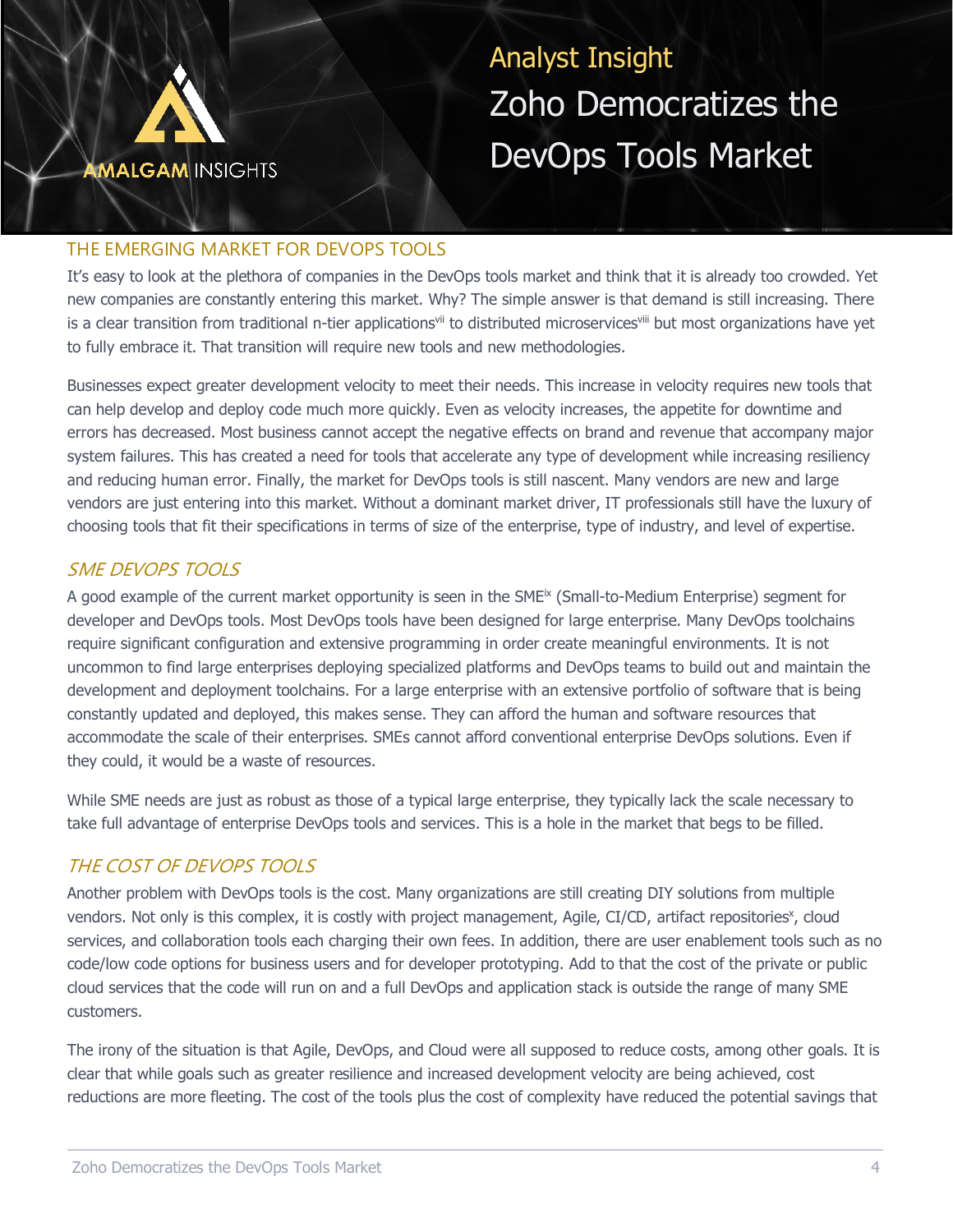![](_page_4_Picture_0.jpeg)

these processes, methodologies, and automation were supposed to bring to IT. Ultimately, a full stack DevOps environment is often out of reach for traditional<sup>xi</sup> SME organizations.

## THE EVOLVING MARKET

The market for DevOps tools is continuing to evolve. At present, business user enablement (low code/no code Development), Agile development tools, DevOps delivery pipelines, and platforms are separate market segments with different vendors filling in the various niches. This is changing rapidly as organizations embrace a comprehensive view of development and deployment that stresses rapidity, security, and resiliency.

To realize this vision, IT is combining all of its individual application development processes into one mega-process that starts with end-user business requirements and extend through coding, build, deployment, and analysis of the process and tool functions (analytics) after deployment.

![](_page_4_Figure_6.jpeg)

This end-to-end automation is the only way to meet the needs of rapidly changing business environment while controlling recurring personnel costs.

## FIGURE 1: SAMPLE EXTENDED CI/CD PIPELINE<sup>xii</sup>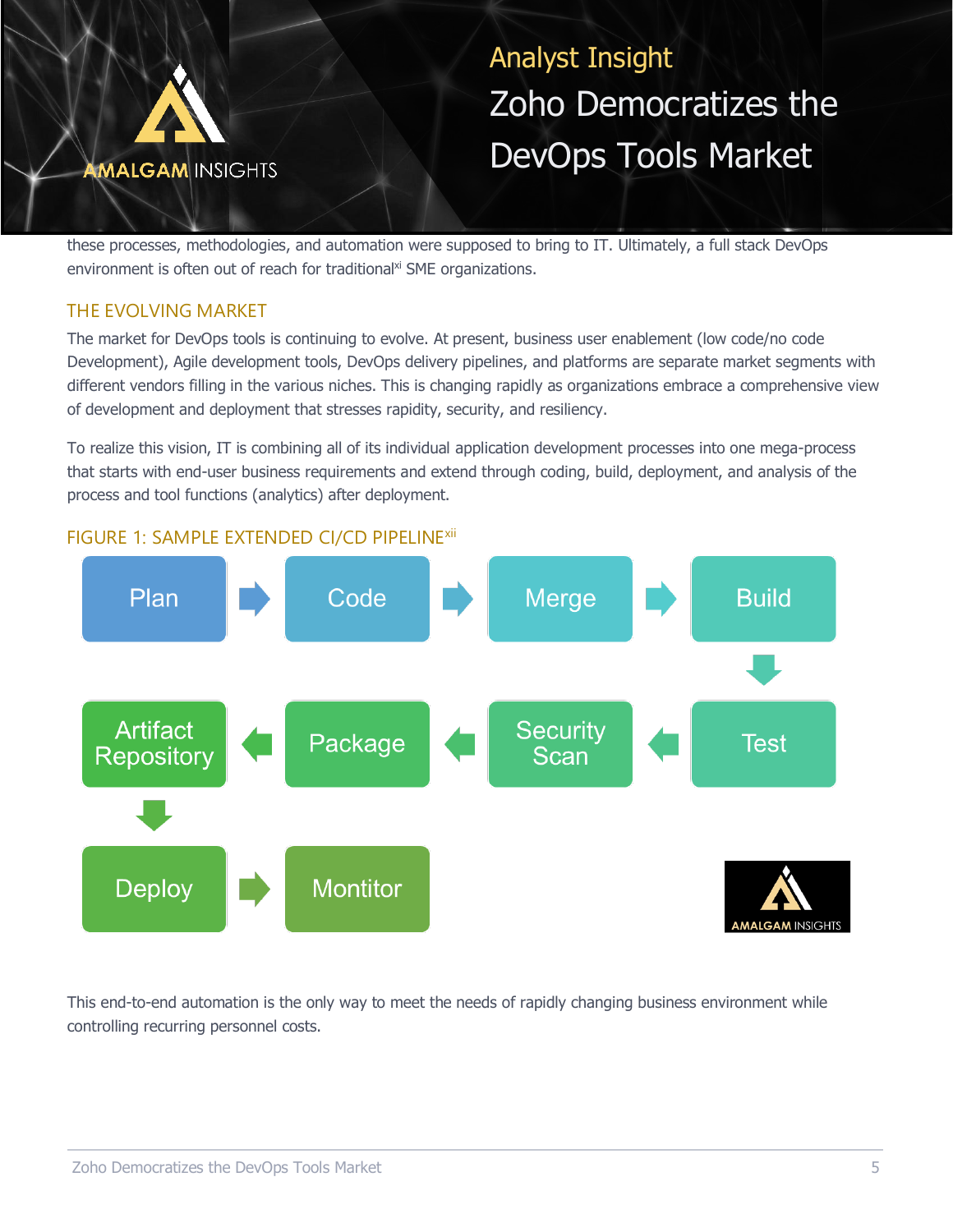![](_page_5_Picture_0.jpeg)

## ZOHO JOINS THE MARKET

Given the growth in the DevOps market and market segments left underserved, it's no surprise that we are continuing to see more vendors entering the market. One of the new entries is Zoho. Zoho is best known for its large suite of value priced SaaS applications such as CRM, Finance, collaboration, and other business apps. Value priced in this context means that the ratio of features to price is favorable to the customer. In the case of Zoho, their applications tend to have near feature parity with expensive enterprise cloud applications and yet sell for prices common in the SME range. This is in contrast to inexpensive applications that typically have a limited set of features compared to enterprise applications.

"New" here is a bit of a misnomer. Zoho has previously released a number of applications that address DevOps needs, especially project management. In the past year, however, Zoho has filled out the DevOps portfolio to include apps in a number of core categories. These include business user enablement and prototyping, collaboration, and Agile project management. Moving forward. Amalgam Insights expects that Zoho will continue to build out the DevOps portfolio.

## ZOHO DEVOP TOOLS

DevOps toolchains are typically a set of applications that meet a variety of DevOps team needs. Zoho offers products in three categories of tools that are designed for DevOps. These include:

- **Project Management**. Zoho has both a traditional project management product called Projects, and an Agile project management product, Sprints. While developers may use Agile for development, operations teams also need to manage more conventional hardware and infrastructure projects using typical waterfall methods. Zoho provides for both.
- **Collaboration**. The entire reason for DevOps is to ensure that developers, operations, and business users collaborate on software development and deployment. To that end, Zoho has a suite of mature collaboration tools. These include Wiki, a Wiki software product, Notebook which enables individual team members to gather and manage both individual and shared data related to projects, and Cliq, a group chat application akin to Slack or Microsoft Teams.
- **Business User Enablement**. Including business users in the development process allows DevOps teams to better understand requirements and enables fast prototyping. There are also components to many systems that are better left to a business user who has specific domain knowledge. For these types of projects, Zoho offers three low code/no code products that can be used to either create small applications, components of applications, or prototype interfaces and workflows. These three applications are Creator, a low code/no code development environment, Flow, an integration workflow tool, and Orchestly, a business process management tool. Flow is also useful by DevOps teams to provide integration between Zoho products and customer components for larger applications.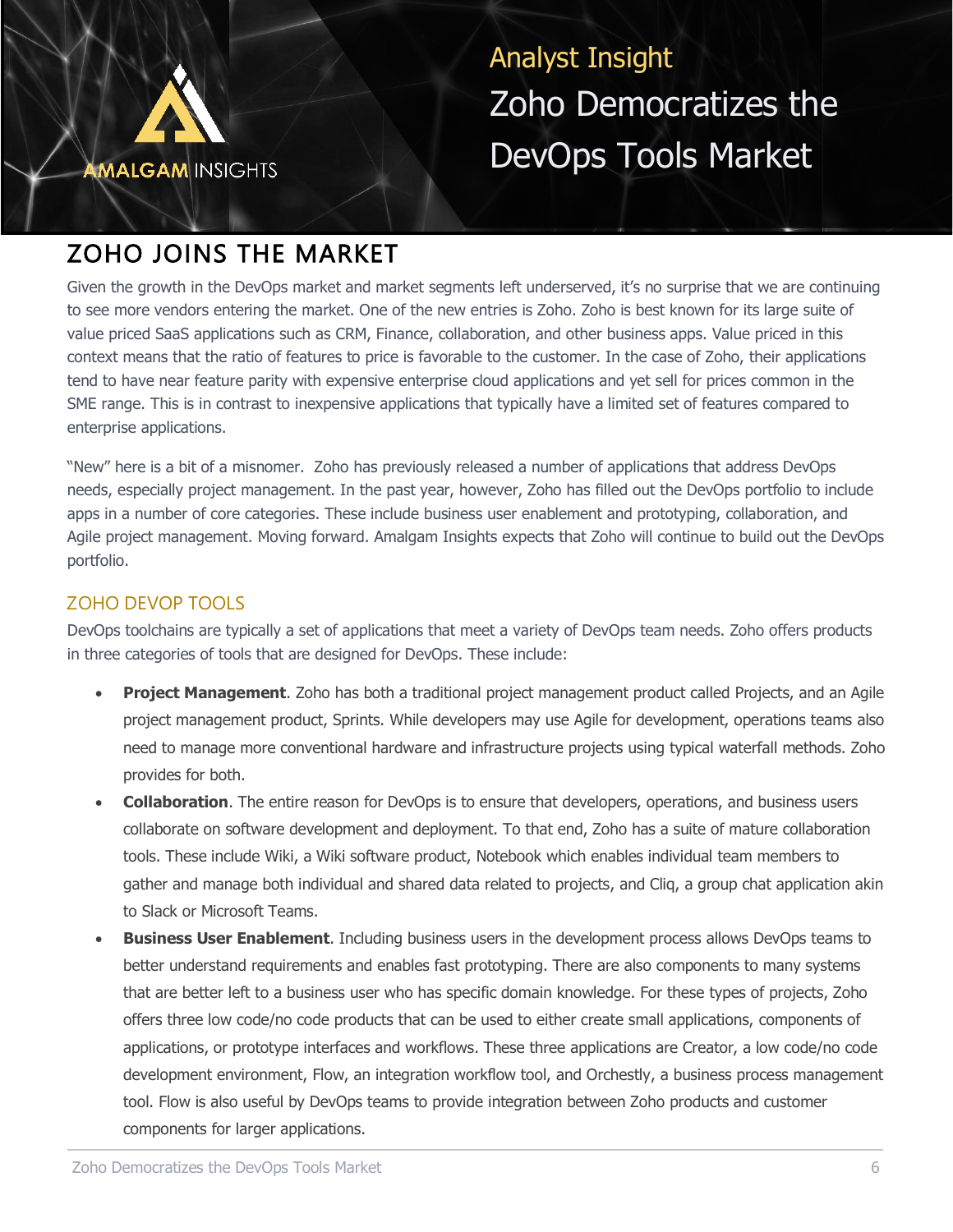![](_page_6_Picture_0.jpeg)

Business user enablement and development tools are not typically considered part of the DevOps market. However, a significant number of internal applications are being created by domain experts with guidance and help from IT using low-code/no-code software. In some cases, business user enablement tools are part of a wider application or based on a common platform as IT developed applications. These tools, therefore, play a part in the extended DevOps toolbox even if they are not commonly thought of as "DevOps."

## A SERVERLESS AND WEBSITE PLATFORM

In addition to typical DevOps tools, Zoho has also provides customers with a serverless platform. A serverless platform is any computer system that abstracts the infrastructure for the developer, employs an event driven model, and only consumes resources when needed. The Zoho version, called Catalyst, allows developers to upload code into an environment capable of running common development languages. At present, Catalyst supports Java, server side Javascript<sup>xiii</sup>, Client-side JavaScript methods for use in Web applications, and mobile code for Android and IoS.

Catalyst is not the only application target environment that Zoho offers. Zoho's Sites provides hosting for Web sites. In many applications today, a web site represents the front-end UIxiv of an application. Site plus Catalyst with Creator and Flow provide a platform for complex custom applications at low cost and low effort.

Not only can Catalyst run custom code, but it is capable of accessing the services of the Zoho platform including databases and file stores, analytics, and search. Even more important, Catalyst customers can access business objects within the Zoho portfolio. This provides opportunities for developing applications that interact directly with common business applications such as Finance and CRM. Catalyst plus Sites makes Zoho more akin to a full DevOps stack offered by a Cloud Service Provider such as AWS or Google Cloud Services.

This integration with the back-end services of the Zoho platform and the Zoho SaaS portfolio makes Catalyst a richer deployment and development environment than many serverless platforms.

## THE ZOHO VALUE PROPOSITION

Though Zoho enters a crowded market, it has a unique value proposition that will appeal to DevOps teams. Zoho, throughout its history, has always produced value priced products that have user feature parity with large enterprise products at significantly lower price points. By tightly controlling their own costs and building their own backend, cloud and tools, Zoho has brought otherwise expensive applications such as CRM, HR, and Finance applications to more cost sensitive organizations. They have helped to *democratize* SaaS applications by lowering the cost of these most expensive applications. This has made them especially popular in the SME segment of the market.

This unique value, where lower cost meets enterprise feature, is now being brought into the DevOps market. For costconscious IT professionals, Zoho presents a middle ground between expensive and resource intensive DevOps and Agile tools and simple text editors, spreadsheets, and manual processes.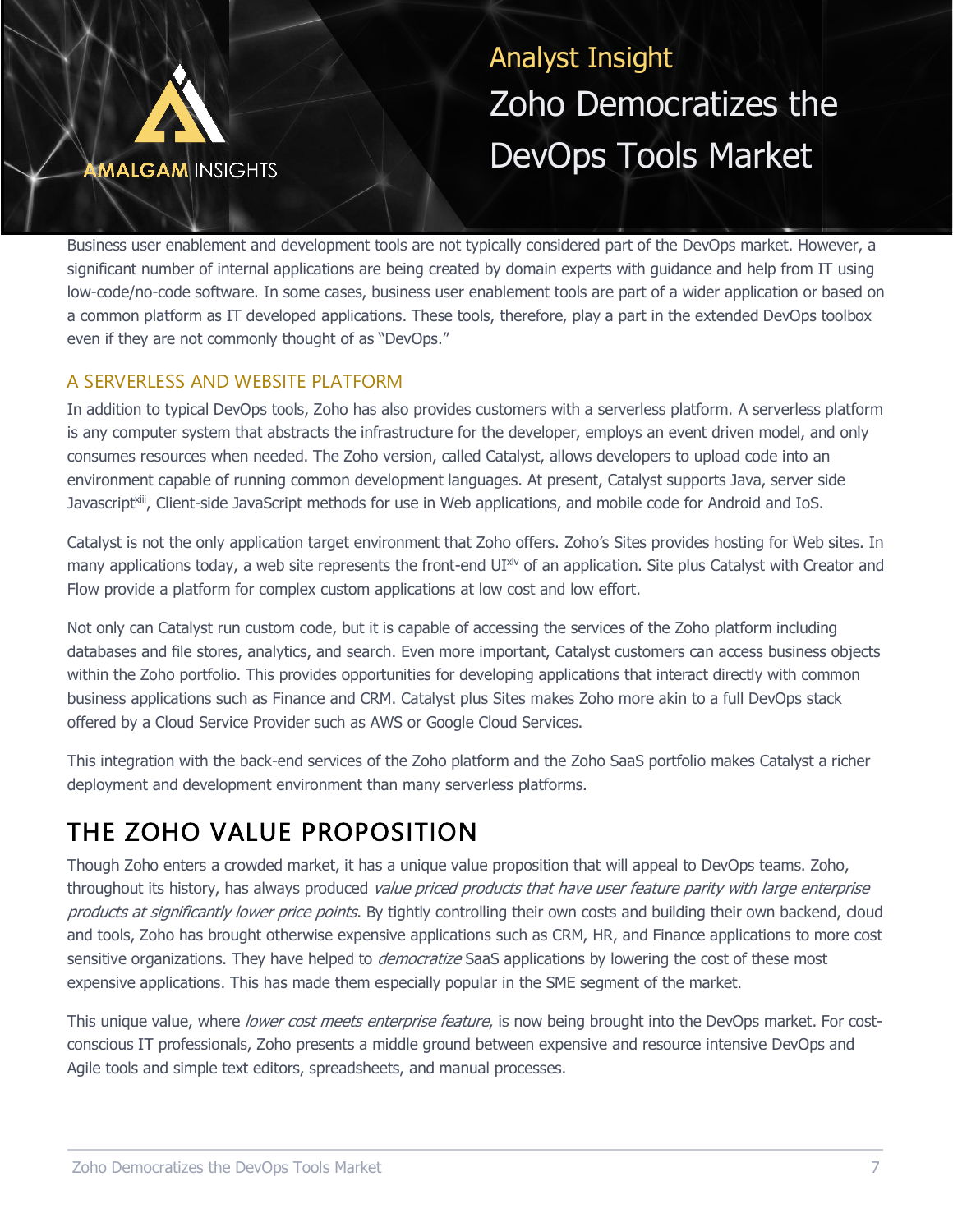![](_page_7_Picture_0.jpeg)

Zoho DevOps tools are also easy to provision and deploy. This translates into faster time-to-deployment and lower resource overhead. Instead of having to build a team to deploy, configure, and manage the DevOps tools set, DevOps teams themselves can provision and configure users and resources.

## COMPARISON TO ATLASSIAN

To understand the Zoho value proposition, it's best to compare two of their offerings, Sprints and Wiki, to similar Atlassian products. For example, Atlassian Jira for 20 users costs approximately US\$140 per month<sup>xv</sup>. Zoho's equivalent, Sprints, is \$43.60 per 20 users per month. That places Sprints in range of many more organizations than Jira, especially for smaller organizations with more limited development budgets. Zoho also offers a Wiki, not surprisingly called Wiki. Wikis are typically used by DevOps teams to build requirements, manage communications both within and between teams, and create documentation. Confluence, the Atlassian Wiki product, costs \$100 per 20 users per month for the standard edition<sup>xvi</sup>. Zoho's Wiki is only \$32.40 for the same DevOps team size.

| <b>Zoho</b>                    | <b>Zoho Cost for 20</b><br><b>Users Per Month</b> | <b>Atlassian</b><br><b>Product</b> | <b>Atlassian Cost: 20 Users</b><br><b>Per Month</b> | <b>Difference Per Month</b> |
|--------------------------------|---------------------------------------------------|------------------------------------|-----------------------------------------------------|-----------------------------|
| <b>Sprints</b>                 | US\$43.60                                         | <b>Jira</b>                        | US\$140                                             | US\$ 94.40                  |
| <b>Wiki</b>                    | US\$32.40                                         | Confluence                         | US\$100                                             | US\$ 32.40                  |
| <b>Monthly</b><br><b>Total</b> | <b>US\$76</b>                                     |                                    | <b>US\$240</b>                                      | US\$ 164.00                 |
| <b>Savings</b><br>per year     |                                                   |                                    |                                                     | US\$ 1968.00                |

## Table 1: A Cost Comparison of Zoho and Atlassian DevOps Products

While Zoho does not yet match all Atlassian DevOps products, especially Bitbucket and Bitbucket Pipelines, this is likely to change in the future and is expected to be equally competitive.

## COMPARISON TO SLACK

A similar comparison can be made with a key developer collaboration tool, chat. Most development organizations lean heavily on chat applications to communicate simultaneously asynchronously and synchronously, to keep team members knowledge about projects, share code and ideas, and form and document decisions. The most common chat application among developers is Slack.

For a 20 person SME team, Slack would cost US\$6.67 per month per user, or US\$133.40 per month. Zoho Cliq, on the other hand, would cost US\$2.25 per user per month for a 20-person team. That means that the Cliq would cost US\$45 per month for a feature comparative product. This is a difference of US\$88.40 per month, a 66% savings.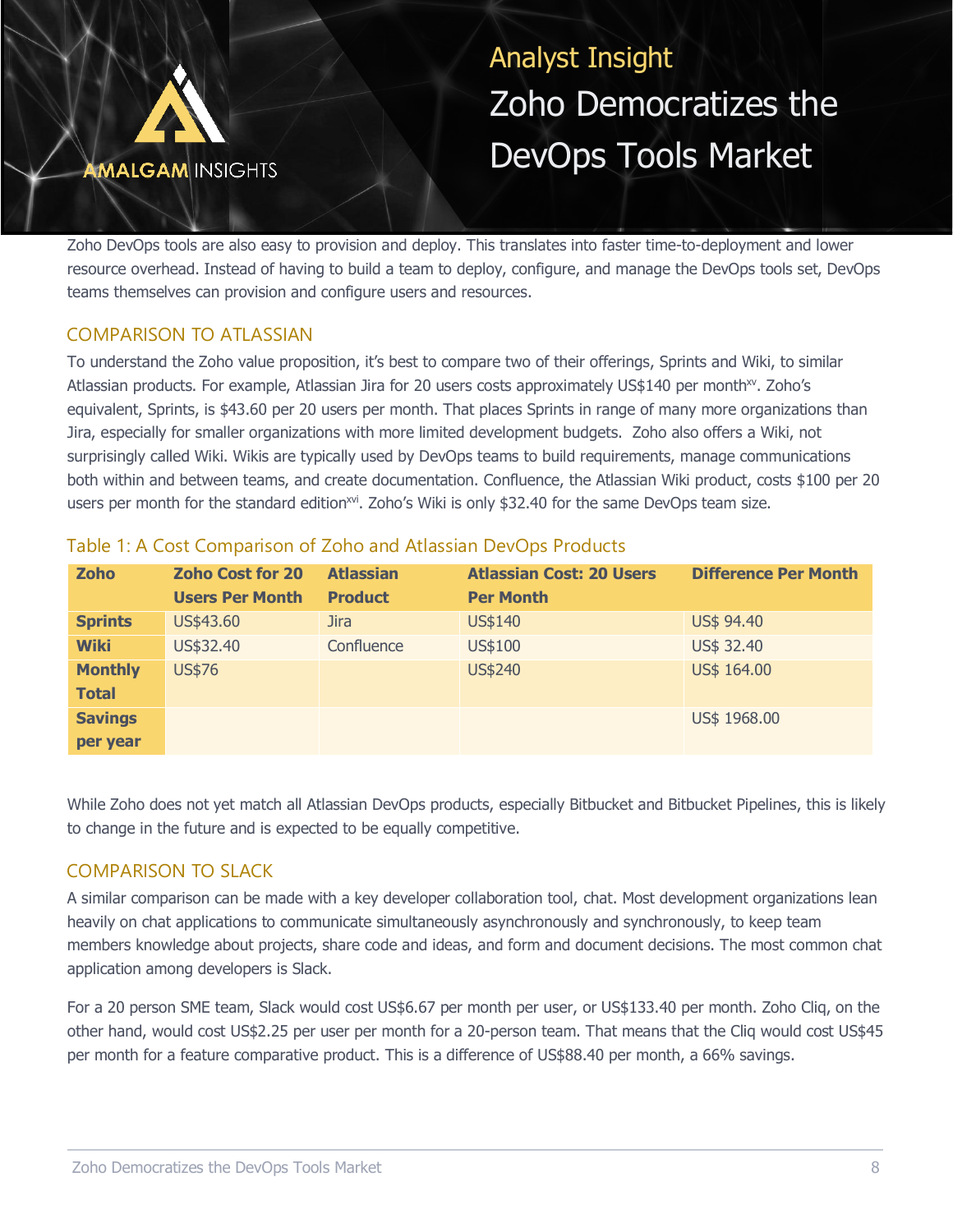![](_page_8_Picture_0.jpeg)

## Table 2: A Cost Comparison of Zoho Cliq and Slack Products

| <b>Zoho</b>         | <b>Zoho Cliq Cost for 20</b><br><b>Users Per Month</b> | <b>Slack Cost: 20 Users Per</b><br><b>Month</b> | <b>Difference Per Month</b> |
|---------------------|--------------------------------------------------------|-------------------------------------------------|-----------------------------|
| <b>Monthly Cost</b> | <b>US\$45</b>                                          | US\$133.40                                      | US\$88.40                   |
| <b>Annual Cost</b>  | US\$540                                                | US\$1600.80                                     | US\$1060.80                 |

It should be noted that Atlassian has been deprecating its chat applications. A comparison of Atlassian HipChat or Stride with Cliq would not be fair since the Atlassian platforms are disappearing.

## CATALYST COMPARISON TO OTHER SERVERLESS PRODUCTS

A price comparison cannot yet be made between Catalyst and AWS Lambda or similar serverless offerings at this time since Catalyst pricing in not final. Preliminary pricing, however, suggests Catalyst will offer more functionality, with business object access, at a significantly lower cost. Catalyst promises a richer environment with less than Lambda pricing.

## WHO BENEFITS THE MOST?

For DevOps tools, there are three types of organization that will want to consider the Zoho DevOps tools. The most obvious are **existing Zoho customers**. Customers who have a Zoho One subscription will already have access to these tools (except Catalyst) without additional cost. These organizations are already looking to use Zoho as their business platform and it makes sense that they would center much of their development on Zoho products. This development is often an extension to the existing products or new internal applications that interact with them. Another common use is in supporting customer facing applications that interact with Zoho backend products such as CRM and marketing applications. This last type of application is the obvious target for Catalyst, along with Sites.

Another likely customer would be **organizations that want to adopt DevOps and Agile tools but have been inhibited by the cost of existing offerings**. This is especially true of the SME segment of the IT market. Zoho offers a lower price point coupled with low stress entry into DevOps and Agile tools that suits these smaller and more resource constrained teams.

Cost control or restricted budgets are not only the domain of the SME market. There are a number of **small teams in larger organizations that find DevOps and Agile tool adoption out of reach because of cost**. This is especially true where entrenched methods prevent allocating large amounts of money to new methodologies. Zoho offers them a chance to level-up beyond limited feature products, such as Trello, with less financial pressure or risk.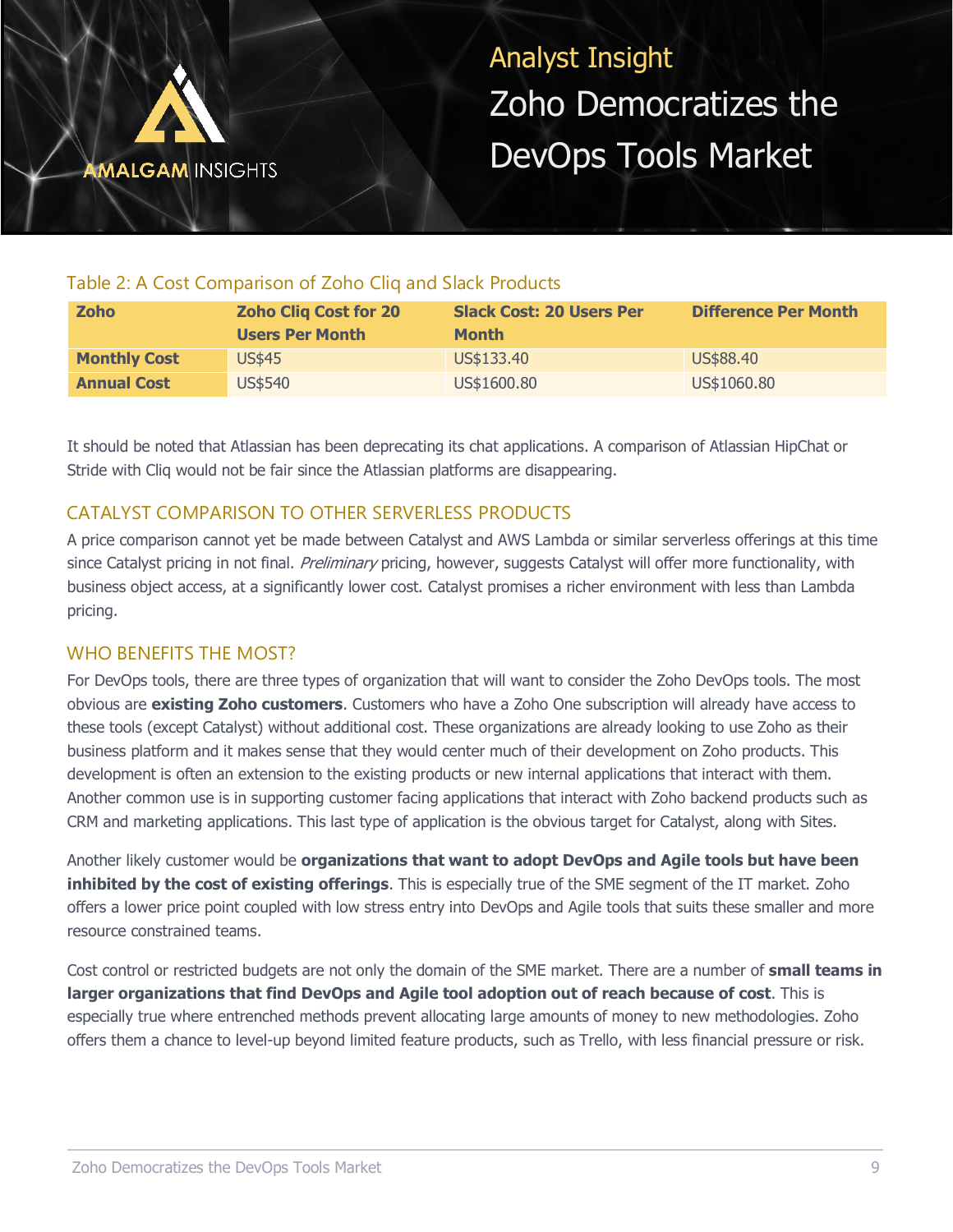![](_page_9_Picture_0.jpeg)

## **CONCLUSION**

As the market for DevOps tools continues to change over time, there are opportunities to deliver DevOps tools to underserved markets with different levels of complexity and at lower price points. The SME market, especially companies with development and operations teams that are comprised of less than 50 people, are an underserved market. These companies have more needs and need to support more personnel than free tools typically allow. At the same time, they are often priced out of the market for DevOps tools or forced to use tools that are not designed for professional developers. The same is true for forward-looking teams in larger enterprises whose needs exceed their organization's current tools that were designed for more traditional architectures and methodologies.

Zoho is in a unique position to address these markets. They have comprehensive, but value-priced, tools that can meet the needs of SME developers and small teams within larger IT organizations. Zoho, like most vendors in the DevOps space, needs to fill out the portfolio of products to meet the complete needs of customers. This means the addition of two capabilities that they do not currently offer in the extended DevOps pipeline, a Software Version Control system (SVC) and CI/CD suite. At present, Zoho can interface with other products in this space such as GitHub and GitLab, and Flow can be used to develop something akin to a DevOps pipeline. Having their own products will allow them to offer an end-to-end solution that is more appropriate for the SME market as well as smaller teams in large enterprises. Amalgam Insights expects that Zoho will address these deficits in the future.

DevOps is no longer a big organization idea. Developers and operations in many different types of organizations are looking to adopt DevOps plus Agile development methodologies. The tools they have available are, unfortunately, too expensive or complex for many SME companies. Zoho has an opportunity to change this situation and provide affordable DevOps technologies for small and mid-market enterprises. They can drive the democratization of DevOps and have made a good start in that direction. There is room in the DevOps market, and they are taking advantage of that space, to the benefit of their current and future customers.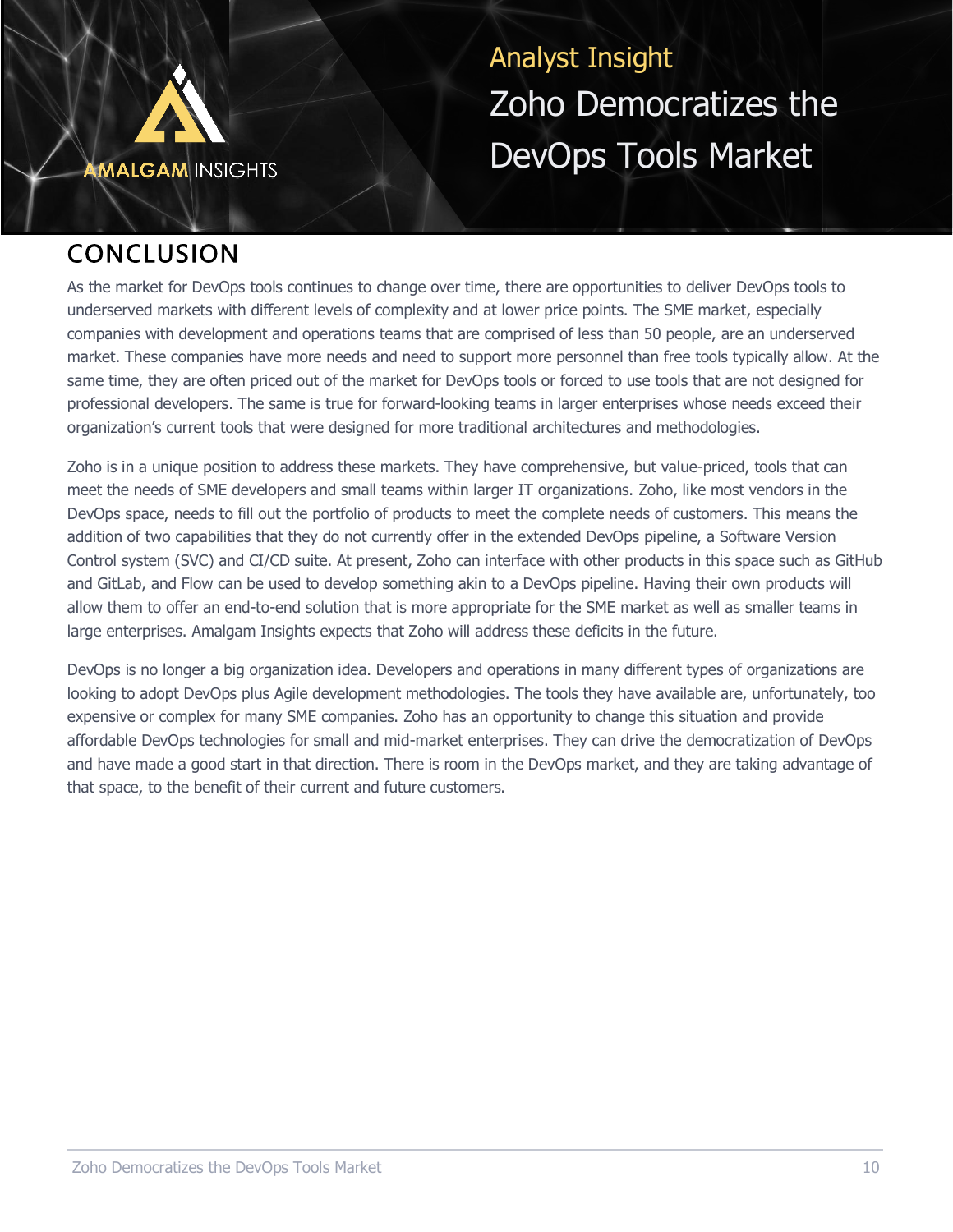![](_page_10_Picture_0.jpeg)

## ABOUT AMALGAM INSIGHTS

## AMALGAM INSIGHTS

Is a leading research and advisory firm focused the financial, programmatic, and cognitive tools that multiply the value of enterprise technology including the following research practices: Technology Expense and IT Subscription Management, Accounting and Business Planning Technologies, Data Science and Machine Learning, DevOps and Open Source Development, Talent Management, Learning & Development, and Extended Reality.

## TOM PETROCELLI, RESEARCH FELLOW

Tom Petrocelli is a Research Fellow with Amalgam Insights. His area of interest is developer tools, IT project efficiency, governance, and methodologies, and DevOps. He also looks at how large regulated companies, especially financial services companies, manage IT projects. Tom has over 35 years of experience in the IT industry.

Prior to Amalgam Insights, Tom:

- Worked for a large, global, banking corporation.
- Was the research director for Enterprise Social, Mobile and Cloud Applications at Neuralytix.
- Before Neuralytix, Tom was the senior analyst, Social Enterprise at Enterprise Strategy Group.
- Before becoming an analyst, Tom held various senior and executive management positions.

## CONTACT AMALGAM INSIGHTS

**Phone:** +1 415 754-9686 **Website:** [www.amalgaminsights.com](http://www.amalgaminsights.com/) **Twitter:** @AmalgamInsights

Disclaimer: Amalgam Insights provides consulting, research and advisory services to a variety of technology consumers and vendors and may have revenue-based client relationships with companies mentioned in our research.

This paper is sponsored by Zoho. All comments, projections, and analysis are those of Amalgam Insights based on information that is publicly available or privately supplied by Zoho.

![](_page_10_Picture_16.jpeg)

![](_page_10_Picture_17.jpeg)